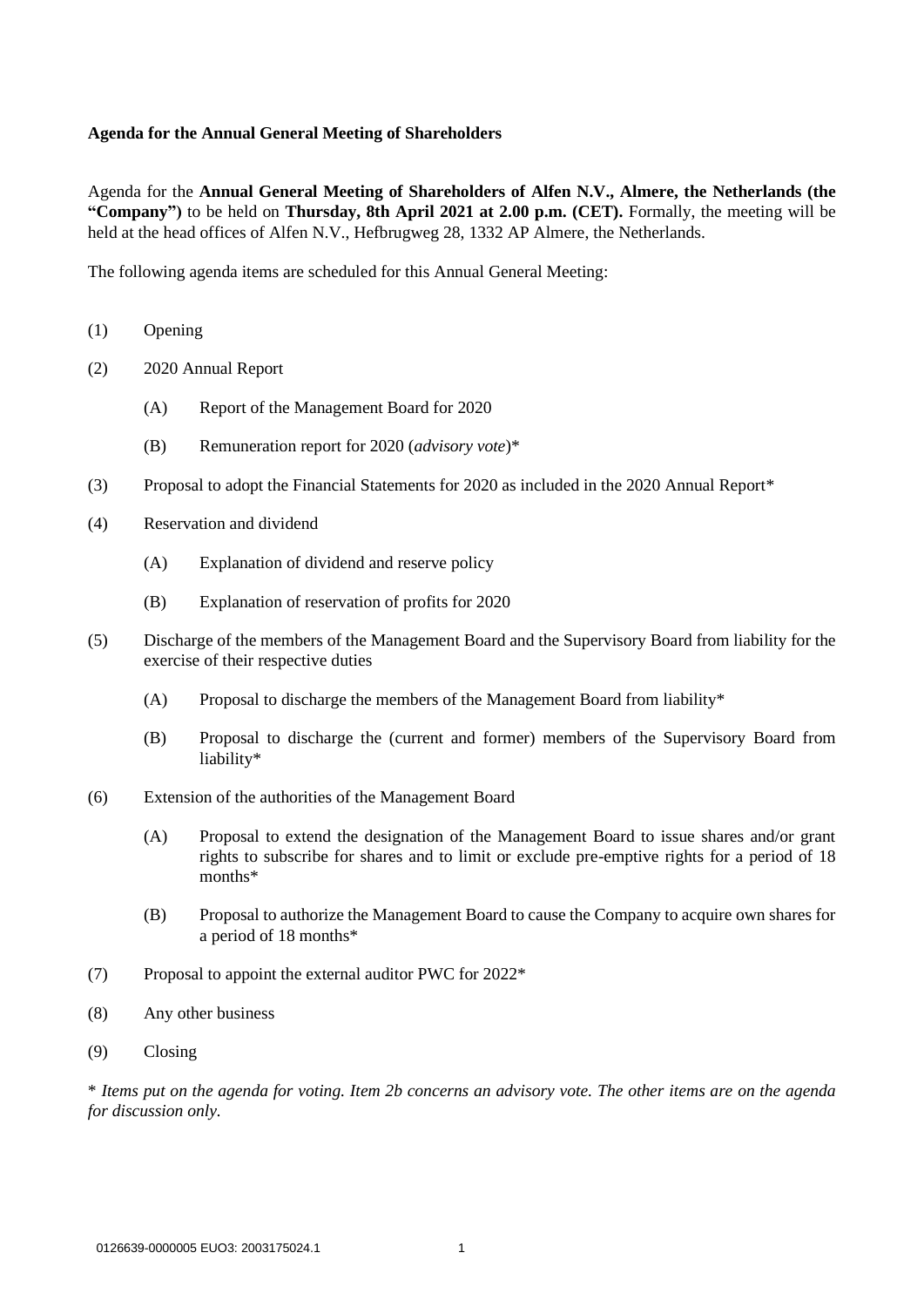# **Explanatory notes to the agenda**

## **2. 2020 Annual Report**

## **A. Report of the Management Board for 2020**

The Management Board will give a presentation on the performance of the Company in 2020. Subsequently, the General Meeting of Shareholders will be invited to discuss the Report of the Management Board for 2020. Reference is made to the 2020 Annual Report.

## **B. Remuneration report for 2020**

In accordance with Dutch legislation (Section 2:135 of the Dutch Civil Code), the remuneration report 2020 is discussed with the shareholders and put to the General Meeting of Shareholders for an advisory vote. It is proposed to approve the remuneration report 2020.

The Company has drawn up the remuneration report 2020, including an overview of remuneration to individual members of the Management Board and the Supervisory Board, in accordance with the statutory requirements.

Please refer to the remuneration report 2020 as included in the 2020 Annual Report on pages 73-79 and to the website [www.ir.alfen.com.](http://www.ir.alfen.com/)

### **3. Proposal to adopt the Financial Statements for 2020 as included in the 2020 Annual Report**

The Management Board, with the approval of the Supervisory Board, proposes to the General Meeting of Shareholders to adopt the Financial Statements for 2020, as included in the 2020 Annual Report.

### **4. Reservation and dividend**

# **A. Explanation of dividend and reserve policy**

The Management Board will give an explanation of the dividend and reserve policy of the Company, as also outlined in the 2020 Annual Report on page 65.

### **B. Explanation of reservation of profits for 2020**

With due observance to the dividend and reserve policy of the Company, the Management Board, with the approval of the Supervisory Board, resolved to add the entire profit for the financial year 2020 in the amount of EUR 11,987,815 euros to the reserves, as a result of which no dividend will be distributed for the financial year 2020.

## **5. Discharge of the (current and former) members of the Management Board and the Supervisory Board from liability for the exercise of their respective duties**

It is proposed that the members of the Management Board and the current and former members of the Supervisory Board (Henk ten Hove, Eline Oudenbroek and Willem Ackermans as current members and Erwin Riefel and Edmond van der Arend as former members) be released from liability for the exercise of their respective duties, insofar as the exercise of such duties is reflected in the 2020 Annual Report or information is otherwise disclosed to the General Meeting of Shareholders prior to the adoption of the 2020 Financial Statements. The scope of the release from liability shall be subject to limitations by virtue of the law. The proposals to release the members of the Management Board and the (current and former) members of the Supervisory Board from liability for the exercise of their respective duties, as stipulated in article 30 of the Articles of Association, are separate agenda items.